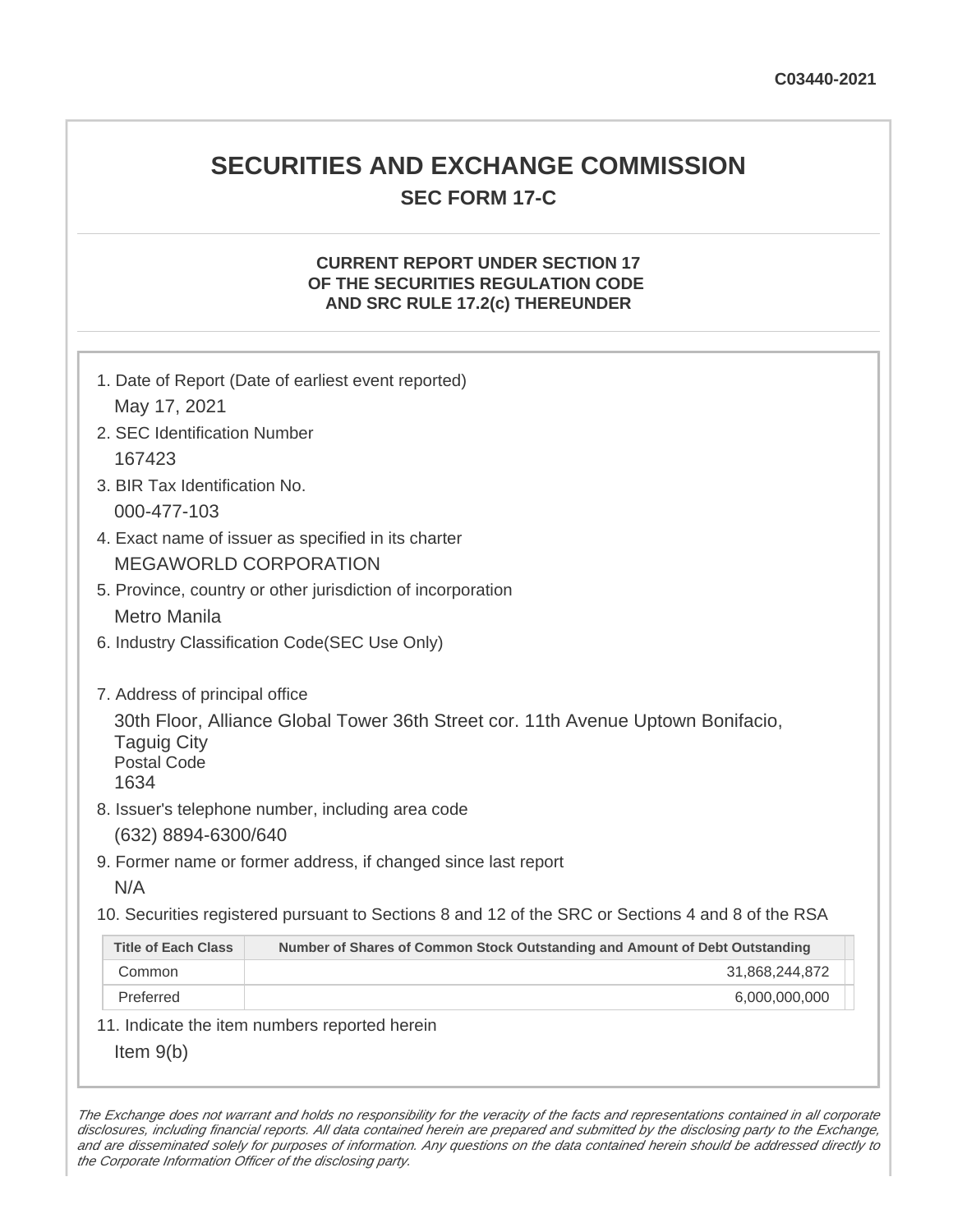

## **Megaworld Corporation MEG**

**PSE Disclosure Form 4-31 - Press Release References: SRC Rule 17 (SEC Form 17-C) Section 4.4 of the Revised Disclosure Rules**

**Subject of the Disclosure**

Press Release: "MEGAWORLD's CORE REVENUES GROW 10% QoQ to P9.3-BILLION"

**Background/Description of the Disclosure**

Please see attached Press Release.

**Other Relevant Information**

None

**Filed on behalf by:**

| <b>Name</b>        | ⊦Anna Michelle Llovido |
|--------------------|------------------------|
| <b>Designation</b> | Corporate Secretary    |
|                    |                        |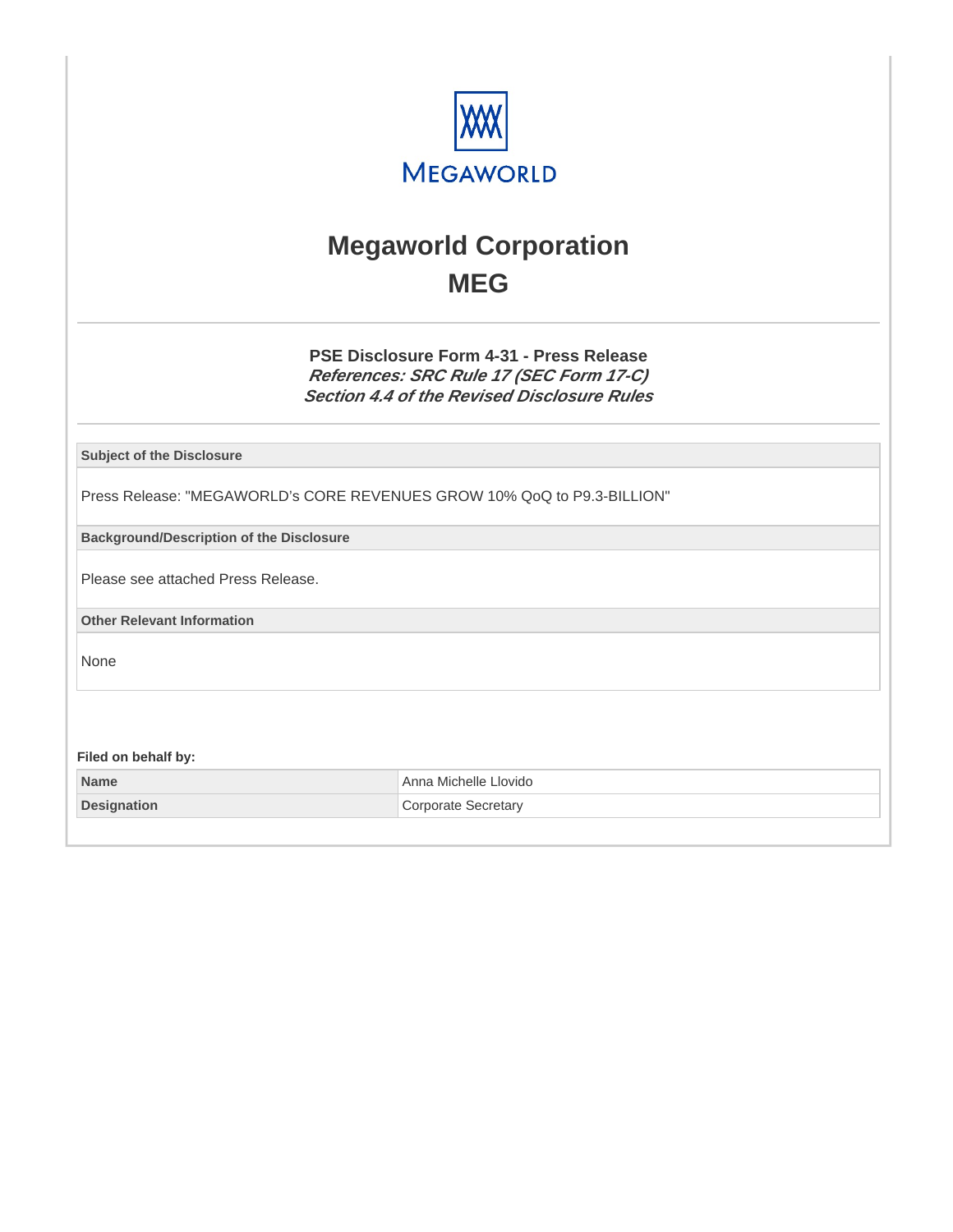#### **SECURITIES AND EXCHANGE COMMISSION SEC FORM 17-C CURRENT REPORT UNDER SECTION 17 OF THE SECURITIES REGULATION CODE AND SRC RULE 17.2 (c) THEREUNDER**

#### 1. **17 May 2021**

Date of Report

- 2. SEC Identification Number: **167423** 3. BIR Tax Identification No: **000-477-103**
- 4. **MEGAWORLD CORPORATION** Exact name of Issuer as specified in its charter
- 5. **Metro Manila** Province, Country or other jurisdiction of incorporation or organization
- 6. (SEC Use Only) Industry Classification Code
- 7. **30th Floor, Alliance Global Tower 36th Street cor. 11th Avenue Uptown Bonifacio, Taguig City 1634** Address of principal office
- 8. **(632) 8894-6300/6400** Issuer's telephone number, including area code
- 9. Securities registered pursuant to Sections 8 and 12 of the SRC or Sections 4 and 8 of the RSA

Title of Each Class Number of Shares of Stock Outstanding

**Common 31,868,244,872 Preferred 6,000,000,000 Total 37,868,244,872**

#### 10. **Item 9(b)**

Please see attached Press Release.

#### **SIGNATURE**

Pursuant to the requirements of the Securities Regulation Code, the Issuer has duly caused this report to be signed on its behalf by the undersigned hereunto duly authorized.

By:

**MEGAWORLD CORPORATION** Issuer

 **DR. FRANCISCO C. CANUTO** Senior Vice President and Corporate Information Officer 17 May 2021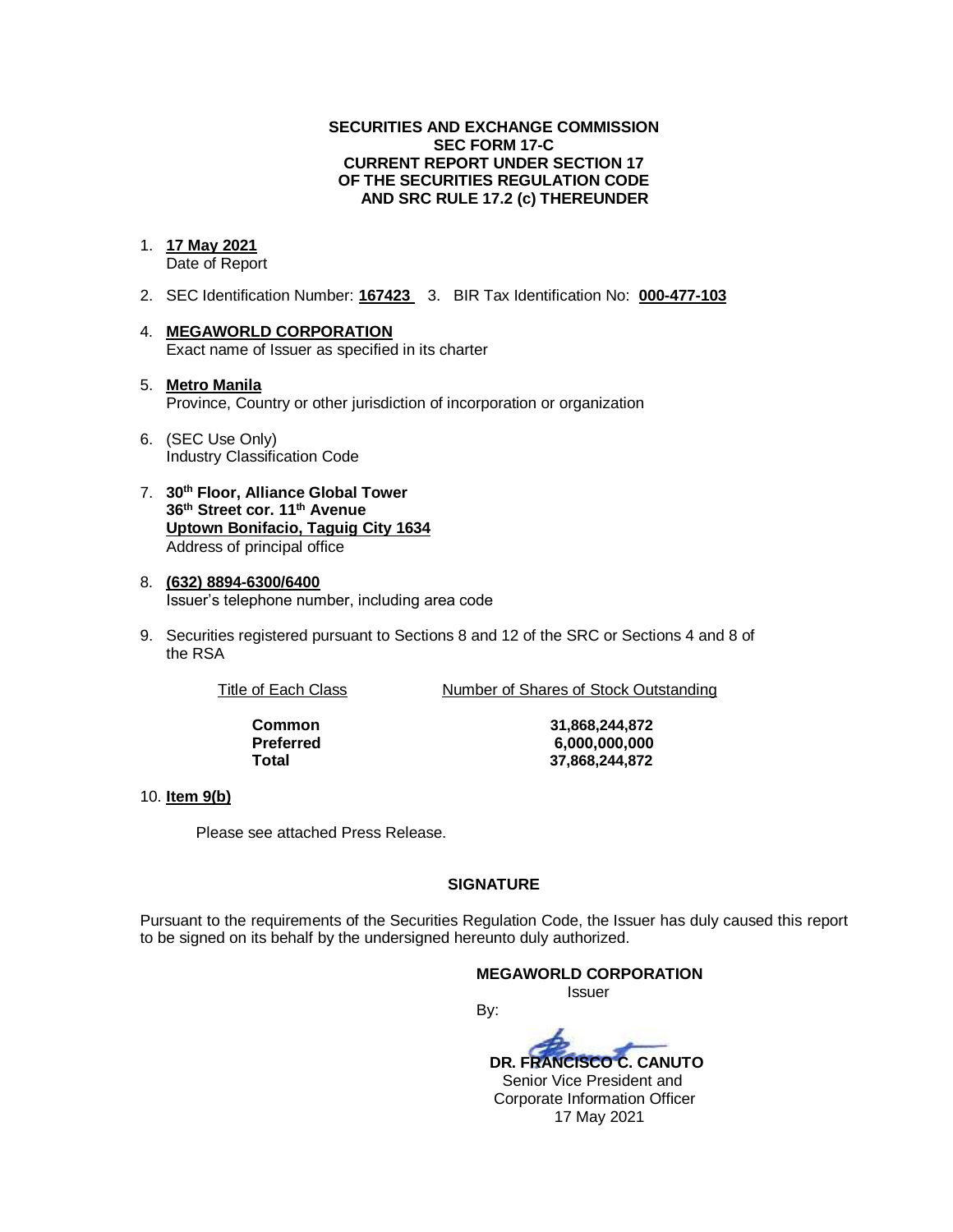

# **MEGAWORLD's CORE REVENUES GROW 10% QoQ to P9.3-BILLION**

### *Company posts P2.5-billion income for Q1*

*MANILA, Philippines, May 17, 2021* ‐ Amid the continuing impact of the global pandemic, Megaworld, the country's largest developer of integrated urban townships, posted total income of P2.5-billion and an attributable income of P2.4-billion, down 33% from the same period last year.

Consolidated revenues reached P10.1-billion, but netting out the impact of interest and other income, the company's core revenues registered at P9.3-billion. This reflects a quarter-onquarter growth of 10% due to improvements in the performance of the company's real estate sales, as well as revenues from Megaworld Lifestyle Malls and Megaworld Hotels. This marks the third consecutive quarter of improvement in the company's core revenues since the second quarter of 2020.

"Gradually, we already see improvements in the numbers, which is a reflection of the recovery in most of our core businesses. With the eased restrictions and the increasing number of Filipinos getting vaccinated, we see better quarters ahead," says Kevin L. Tan, chief strategy officer, Megaworld.

Real estate sales for the first three months of 2021 amounted to P5.9-billion, down 39% yearon-year. However, this reflects a 2% improvement from the previous quarter due to increased construction activities. Reservation sales also went up by 16% quarter-on-quarter to P20.7 billion, slightly higher than the P20.5-billion achieved during the same period last year.

Rental revenues decreased by 27% to P3.1-billion during the first quarter of the year compared to P4.2-billion during the same period last year. However, rentals from Megaworld Lifestyle Malls slightly increased by 2% quarter-on-quarter as a result of the company's digital transformation and innovations for al fresco dining.

"Our office business remains to be very stable and strong. For the first quarter of the year alone, we have already renewed more than 40% of our expiring leases for the year," reveals Tan.

Hotel revenues also declined 39% to P335-million from P551-million during the same period last year due to travel restrictions. However, compared to the previous quarter, Megaworld Hotels posted 7% increase in revenues, boosted by bookings from in-city hotels.